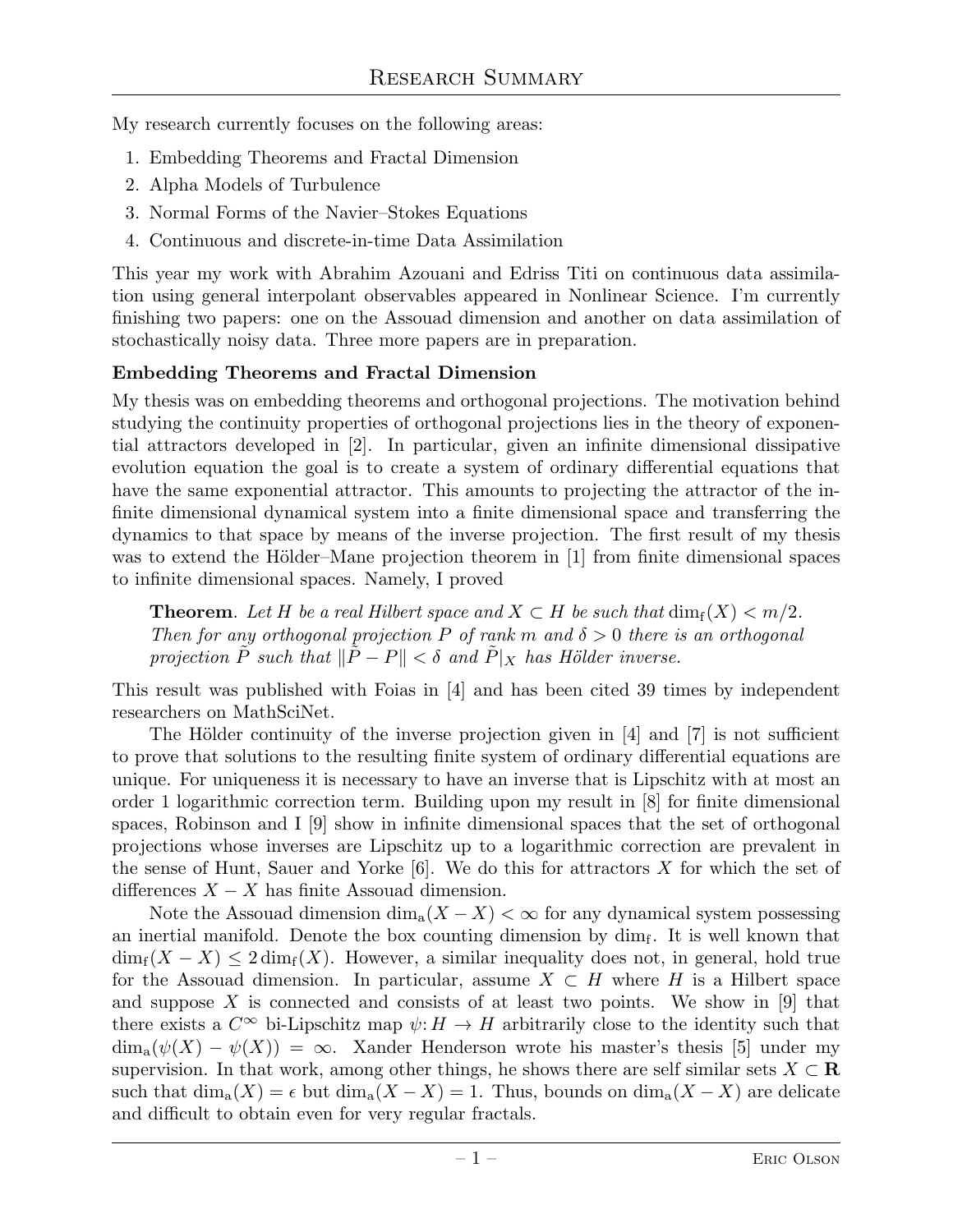In collaboration with Fraser, Henderson and Robinson I have recently shown in [3] that the notion of a grid-like iterated function system appearing in Henderson's thesis is related to the weak separation property of Martin Zerner [10]. This allows us to prove that if an iterated function system possesses the weak separation property then  $\dim_a X = \dim_f X$ . Moreover, if the iterated function system does not posses the weak separation property, then  $\dim_a X \geq 1$ . A paper is currently in progress discussing this result.

- [1] A. BEN-ARTZI, A. EDEN, C. FOIAS, B. NICOLAENKO, Hölder Continuity for the Inverse of Mañé's Projection, *Journal of Mathematical Analysis and Applications*, Vol. 178, No. 1, September 1, 1993.
- [2] A. Eden, C. Foias, B. Nicolaenko, R. Temam, *Exponential Attractors for Dissipative Evolution Equations,* John Wiley and Sons, 1995.
- [3] J. Fraser, X. Henderson, E. Olson, J. Robinson, On the Weak Separation Property and Assouad Dimension, in preparation.
- [4] C. FOIAS, E. OLSON, Finite fractal dimension and Hölder-Lipschitz parameterization, *Indiana Univ. Math. J.* 45 (1996), no. 3, 603–616.
- [5] X. Henderson, *Assouad Dimension and the Open Set Condition*, UNR Master's Thesis, 2013.
- [6] B.R. Hunt, T. Sauer, and J.A. Yorke, Prevalence: a translation-invariant almost every for infinite dimensional spaces. *Bull. Amer. Math. Soc.* 27 (1992), 217–238; Prevalence: an addendum. Bull. *Amer. Math. Soc.* 28 (1993), 306–307
- [7] B.R. HUNT, V.Y. KALOSHIN, Regularity of embeddings of infinite-dimensional fractal sets into finite-dimensional spaces, *Nonlinearity* 10 (1997), 1031–1046.
- [8] E. Olson, Bouligand dimension and almost Lipschitz embeddings, *Pacific J. Math.* **202** (2002), no. 2, 459–474.
- [9] E. Olson, J. Robinson, Almost Bi-Lipschitz Embeddings and Almost Homogeneous Sets, *Trans. Amer. Math. Soc.* 352 (2010), no. 1, 145–168.
- [10] M. Zerner, Weak separation properties for self-similar sets, *Proc. Amer. Math. Soc.* 124 (1996), no. 11, 3529=3539.

## Alpha Models of Turbulence

As a student I spent half a year at the Center for Nonlinear Studies at Los Alamos National Laboratory. Here I met and worked with Shiyi Chen, Darryl Holm, Edriss Titi and Shannon Wynne along with my thesis advisor Ciprian Foias on the viscous Camassa–Holm equations, now known as the LANS- $\alpha$  model. Our work involved using the time independent LANS- $\alpha$  model as a closure for the Reynolds equations. This closure matched with experimental data and resulted in the three papers [1,2,3] with Chen, Foias, Holm, Titi and Wynne. These papers have been cited more than 200 times.

I continued to study the LANS- $\alpha$  model as an NSF postdoc with Edriss Titi University of California Irvine. I extended my work on Gevrey regularity of the LANS- $\alpha$  model to cover a family of Navier–Stokes- $\alpha$  like models involving fractional derivatives and published this as [4]. We also developed a simplified version of the LANS- $\alpha$  model similar to the regularization used by Leray in 1934 for his studies of the Navier–Stokes equations. These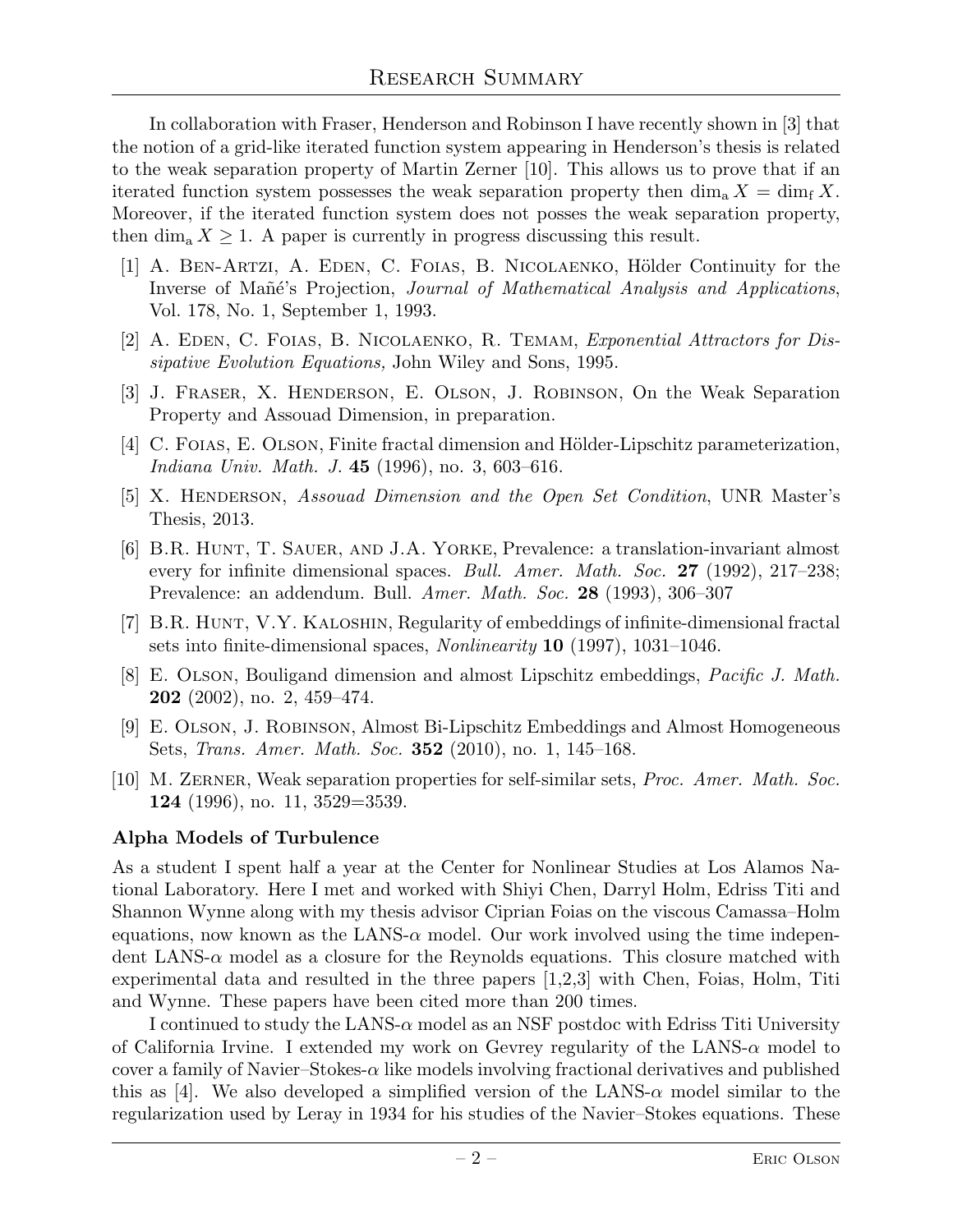results along with computations and some additional scaling arguments regarding the energy spectrum were published with Cheskidov and Titi in [5].

Averaging the Navier–Stokes equations in the Lagrangian picture subject to appropriate geometric constraints and assumptions have yielded turbulence models with very interesting conservation properties. Of related interest are the Navier-Stokes-Voight equations and the LANS- $\alpha-\beta$  models. I'm currently interested in using data assimilation to study these models of turbulence computationally.

- [1] S. Chen, C. Foias, D.D. Holm, E. Olson, E.S. Titi, S. Wynne, Camassa-Holm equations as a closure model for turbulent channel and pipe flow, *Phys. Rev. Lett.* 81 (1998), no. 24, 5338–5341.
- [2] S. CHEN, C. FOIAS, D.D. HOLM, E. OLSON, E.S. TITI, S. WYNNE, A connection between the Camassa-Holm equations and turbulent flows in channels and pipes, *Phys. Fluids* 11 (1999), no. 8, 2343–2353.
- [3] S. Chen, C. Foias, D.D. Holm, E. Olson, E.S. Titi, S. Wynne, The Camassa-Holm equations and turbulence, *Phys. D* 133 (1999), no. 1-4, 49–65.
- [4] E. Olson, E.S. Titi, Viscosity Versus Vorticity Stretching: Global Well-posedness for a Family of Navier–Stokes-Alpha-like Models, *Nonlinear Analysis* (2006).
- [5] A. CHESKIDOV, D.D. HOLM, E. OLSON, E.S. TITI, On a Leray- $\alpha$  model of Turbulence, *Proc. R. Soc. Lond. Ser. A Math. Phys. Eng. Sci.* 461 (2005), no. 2055, 629–649.

## Reaction Equations in Porous Media

My work in the area of bioremediation began with a grant from the Nevada NSF EPSCoR Advanced Computing in Environmental Sciences (ACES) program with Dr Satoko Kurita to study the bioremediation of contaminated soil. This grant supported Dr. Kurita as a research postdoc from January 2004 though December 2004. During this time we adapted the fractional order time and diffusion equations developed by Schumer, Benson, Meerschaert and Baeumer [4] with Dr. David Benson at the Desert Research Institute and Dr. Mark Meerschaert in the Mathematics Department at UNR to add dynamics for bacteria growth and and interaction with nutrients in a way consistent with the model by Dr. Kurita [3] and also [2]. In addition we developed a numerical code based on the fractional Adams method of Diethelm, Ford and Freed [1] for integrating fractional-in-time PDEs. This work is currently in progress.

- [1] K. Diethelm, N.J. Ford, A.D. Freed, Detailed error analysis for a fractional Adams method. *Numer. Algorithms* 36 (2004), no. 1, 31–52.
- [2] CHEN-CHARPENTIER, B.M., KURITA, S., A Stochastic Bacterial Transport Model in a Porous Medium, *Proc. 14th Int. Conf. Computational Methods in Water Resources*, Delft, 2:1283-1290, 2003.
- [3] Kurita, S. *Stochastic Models in Flow through Porous Media: An Application to Bioremediation.* PhD thesis, University of Wyoming, 2002.
- [4] R. Schumer, D. Benson, M.M. Meerschaert, B. Baeumer, Multiscaling fractional advection-dispersion equations and their solutions, *Water Resour. Res.* 39:1022 (2003).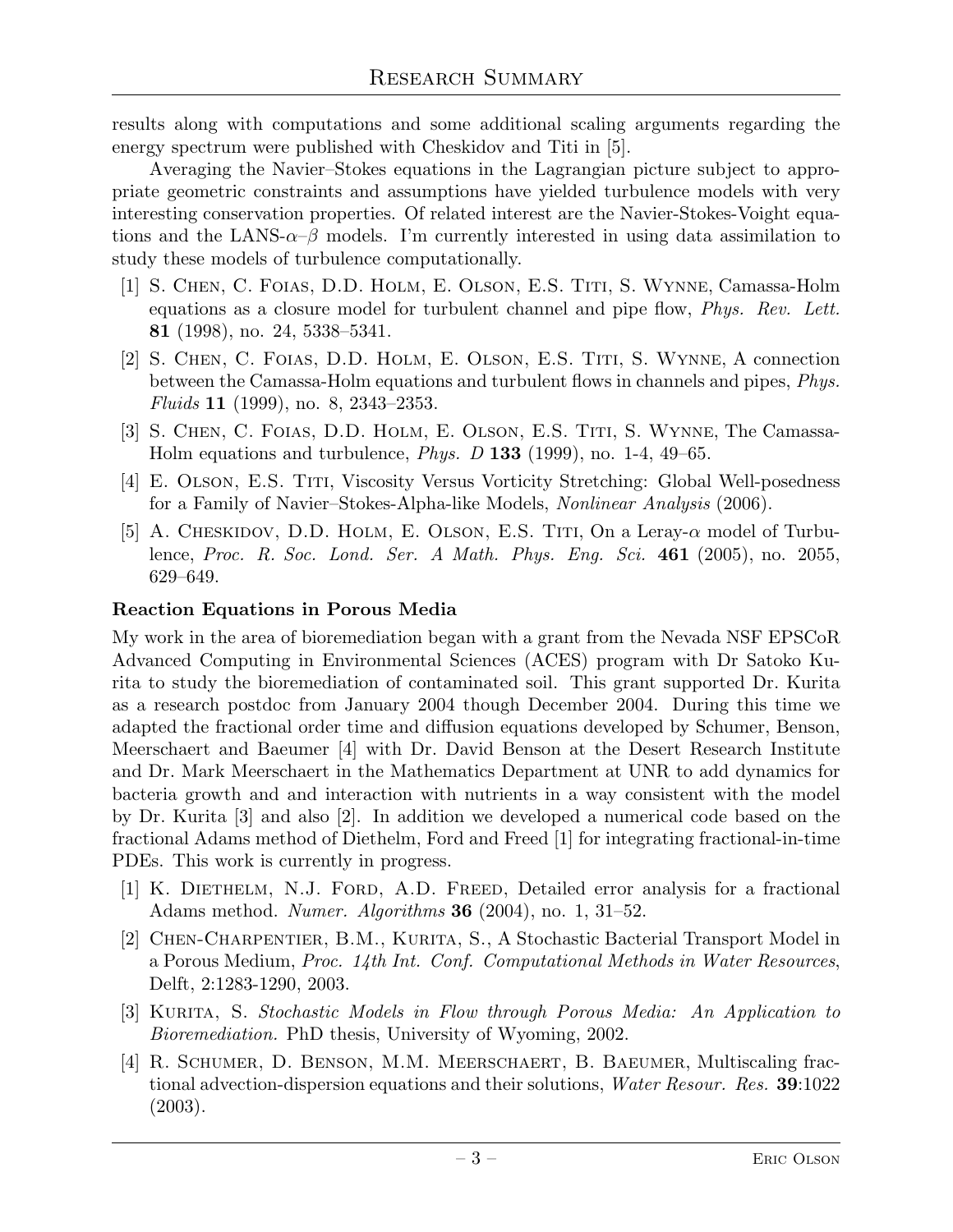## Normal Forms of the Navier–Stokes Equations

I have published two papers [3] and [4] on the normal forms of the Navier–Stokes equations. These works were completed with Foias, Ziane and Luan and based based on a construction by Foias and Saut in [1,2]. Using a Phragmen–Lindelof type theorem obtained by bootstrapping a theorem of F. and R. Nevanlinna we obtained recursive estimates on the norms of the components  $W_n(u_0)$  of the normal form  $W(u_0)$ . These estimates then allowed the construction of a norm on the range of the normalization map for all  $u_0 \in \mathcal{R}$ , where  $\mathcal{R} \subseteq H^1(\Omega)^3$  is the set of initial data that lead to regular solutions. Future work is planned to obtain estimates on the monomial terms of a specified degree in the asymptotic expansions and to further understand analyticity properties of the normalization map near the origin. We are also looking at the case with forcing.

- [1] C. Foias, J. C. Saut, Linearization and normal form of the Navier–Stokes equations with potential forces, *Ann. Inst H. Poincaré, Anal. Non Linéaire* 4 (1987), 1–47.
- [2] C. Foias, J. C. Saut, Asymptotic integration of Navier–Stokes equations with potential forces. I, *Indiana University Mathematics Journal*, 40, No. 1 (1991), 305–320.
- [3] C. Foias, L. Hoang, E. Olson, M. Ziane, On the Solutions to the Normal Form of the Navier–Stokes Equations, *Indiana Univ. Math. Journal* 55:2 (2006), 631–686.
- [4] C. Foias, L. Hoang, E. Olson, M. Ziane, The Normal Form of the Navier–Stokes Equations in Suitable Normed Spaces, *Ann. Inst. H. Poincar Anal. Non Linéaire*, 26 (2009), 1635–1673.

#### Continuous and Discrete-in-time Data Assimilation

My research on continuous and discrete-in-time data assimilation can be viewed in two ways: first as computational and theoretical results that provide insight on the practical problem of weather forecasting and second as a dynamical systems experiment to study non-linear dynamical systems. Charney, Halem, and Jastrow introduced in [1] the method of continuous data assimilation in which this time series is used to find a more accurate description of the current state of the atmosphere. Suppose u is given by

$$
\frac{du}{dt} = \mathcal{F}(u), \qquad u(t_0) = u_0 \tag{1}
$$

and the observations of u are given by the time series  $p(t) = Pu(t)$  for  $t \in [t_0, t_*]$  where P is an orthogonal projection. Since we don't know  $u_0$ , the idea is to solve

$$
\frac{dq}{dt} = (I - P)\mathcal{F}(q + p), \qquad q(t_0) = q_0 \tag{2}
$$

where  $q_0$  is an arbitrarily chosen initial condition. Then  $q+p$  represents the approximation of u given by the method of continuous data assimilation. For the model problem of the two-dimensional incompressible Navier–Stokes equations Titi and I use the theory of determining modes to find conditions on  $P$  and  $f$  such that

$$
\big\|p(t)+q(t)-u(t)\big\|_{L^2}\to 0\quad\text{as}\quad t\to\infty.
$$

Our first paper [6] studies how the length scales present in the forcing affected the number of numerically determining modes, the second paper [8] studies how the Grashof number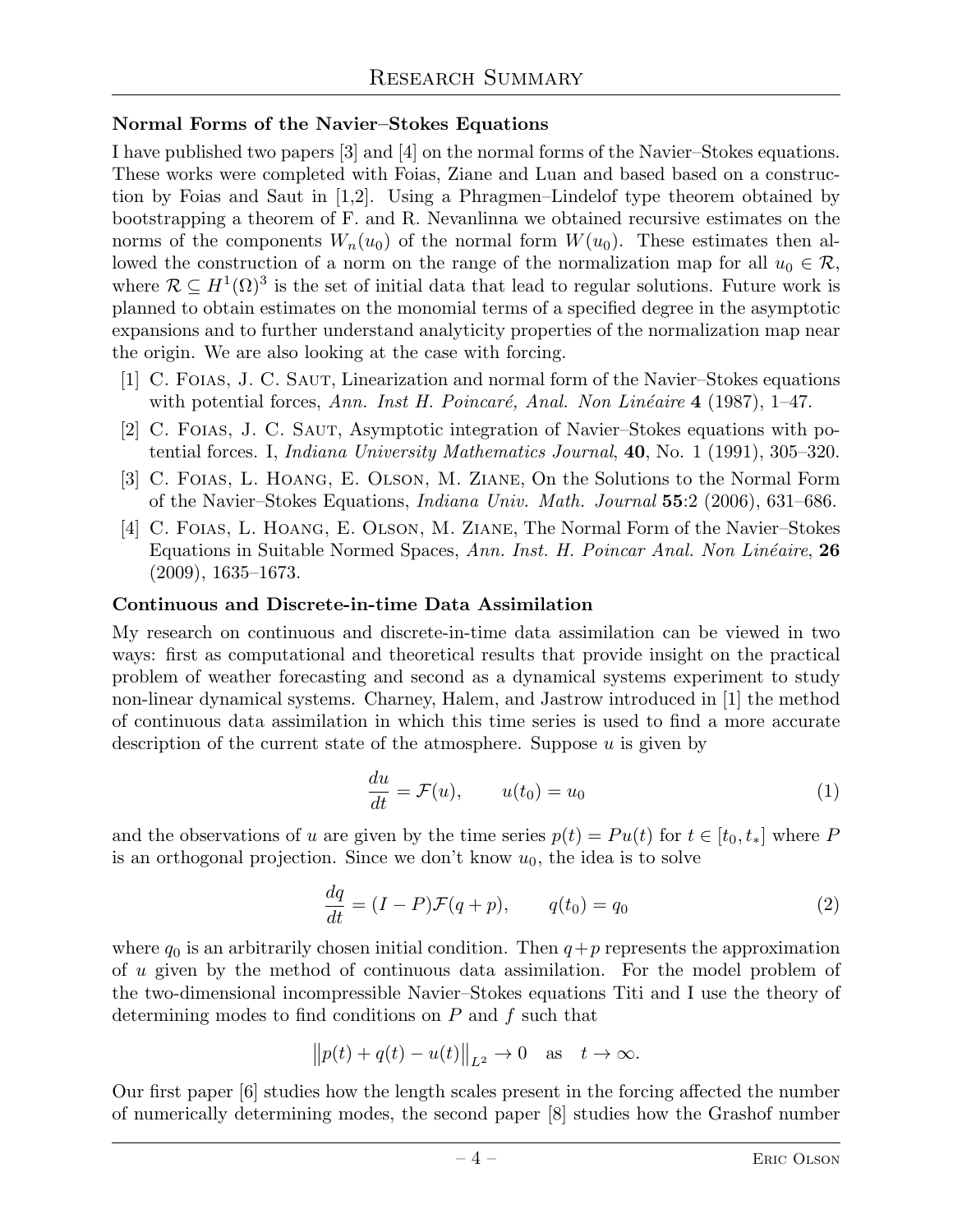affects the number of numerically determining modes and the third [4] extends these results to the case where the observational data is available only at discrete time intervals.

A second approach to data assimilation introduced by Azouani, Olson and Titi in [9] uses feedback control. Given a system

$$
\frac{du}{dt} = \mathcal{F}(u)
$$

and an interpolant observable satisfying an inequality of the form

$$
||u - I_h(u)||_{L^2}^2 \le c_1 h^2 ||u||_{H^1}^2 + c_2 h^4 ||u||_{H^2}^2
$$
\n(3)

an approximation v is then computed from the observations  $I_h(u)$  using the equation

$$
\frac{dv}{dt} = \mathcal{F}(v) + \mu \big( I_h(u) - I_h(v) \big). \tag{4}
$$

This method is more general than the method described in equation (2) because the interpolation of the observations does not need to be given by an orthogonal projection nor does it need to take values in the domain of  $\mathcal F$ . For the model problem of the twodimensional incompressible Navier–Stokes equations we prove provided  $h$  is small enough and  $\mu$  appropriately chosen that

$$
||v(t) - u(t)||_{L^2} \to 0
$$
 as  $t \to \infty$ .

The method is simple, works for a general class of observables with no additional *ad hoc* filtering and our analytical bounds on the resolution of the observations are comparable up to a logarithmic correction to previous estimates for equation (2).

Masakazu Gesho performed computations of (4) in his master's thesis under my supervision. He considered the two-dimensional incompressible Navier–Stokes equation on 2π-periodic domain  $\Omega$  and took  $I_h$  to be the interpolation on nodal values given by

$$
I_h(u)(x,t) = \sum_{i=1}^{N} u(x_i, t) \chi_{Q_i}(x)
$$

where  $Q_i$  are disjoint squares that cover  $\Omega$  and  $x_i$  are the center points of the  $Q_i$ . Gesho's computations showed there is a wide range of good values for the relaxation parameter  $\mu$ and that algorithm (4) works computationally just as well as equation (2). These results are currently being prepared for publication.

The algorithm given by equation (4) also makes sense in the presence of stochastic errors. Suppose instead of observing  $I_h(u)$  directly, that we know only  $I_h$  given by

$$
\tilde{I}_h(u)dt = I_h(u)dt + dW
$$

where dW represents a Wiener process modelling the measurement errors. Replacing  $I_h(u)$ by  $I_h(u)$  in equation (4) we arrive at the stochastic differential equation

$$
d\tilde{v} = F(\tilde{v}) + \mu(I_h(u) - I_h(\tilde{v}))dt + \mu dW
$$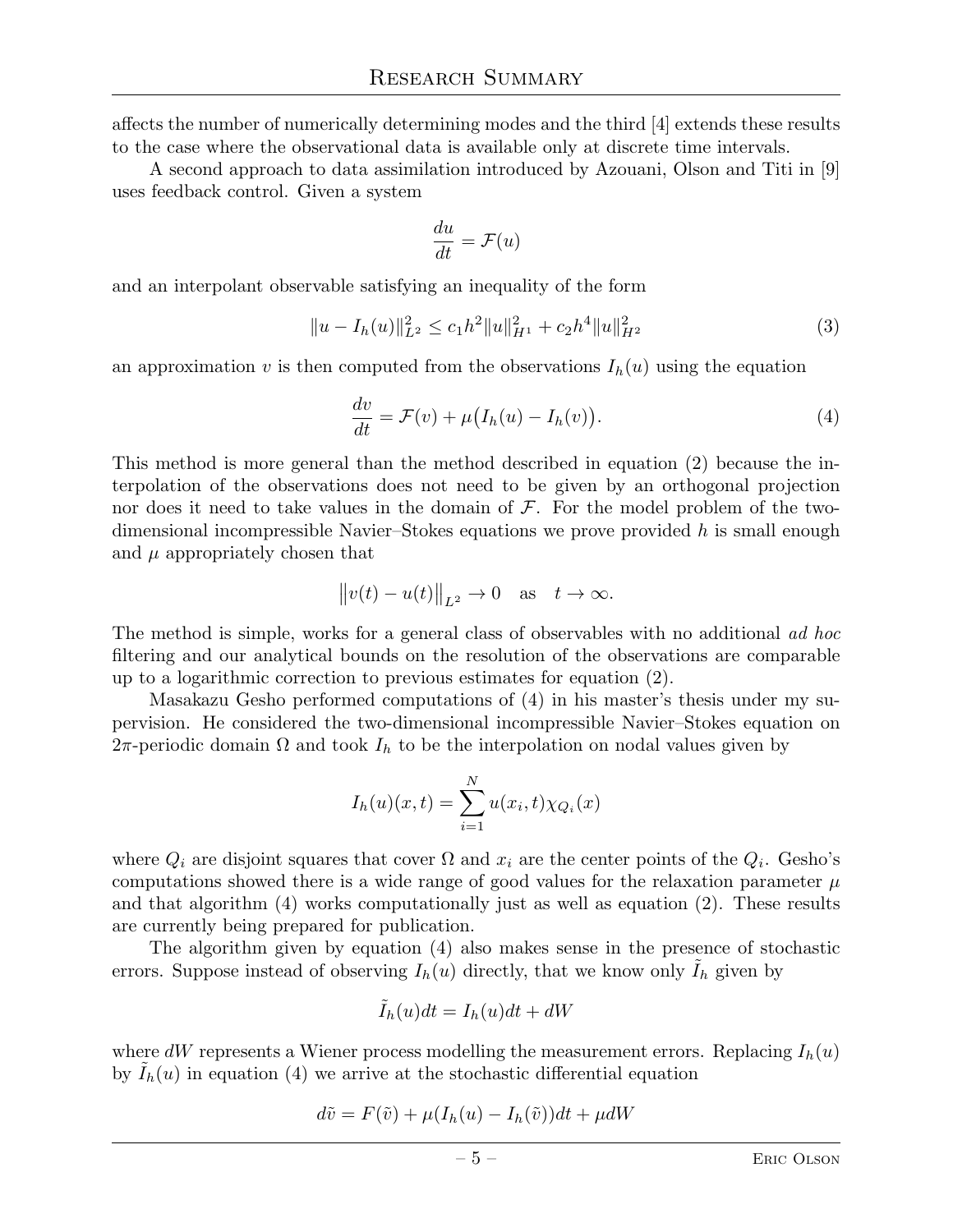Let  $\sigma^2$  be a parameter related to the variance of the error represented by W. I prove with Bessaih and Titi in [10] that if h is small enough, then there exists  $\mu$  such that

$$
\tilde{\epsilon}_{\min} = \limsup_{t \to \infty} \mathbf{E} \big[ \| \tilde{v}(t) - u(t) \|_{L^2}^2 \big] \leq C \sigma^2.
$$

Thus, the difference between the approximate solution and exact solution is within a factor of the error present in the measurements.

I developed a discrete in time data assimilation algorithm with Hayden and Titi in [4]. Let  $\psi_i$  be the eigenfunctions of the Stokes operator A with eigenvalues  $\lambda_i$ . Let  $P_{\lambda}u$ be the L<sup>2</sup>-orthogonal projection onto the space  $H_i = \text{span}\{\psi_i : \lambda_i \leq \lambda\}$ . Suppose the observational data for u is given by  $P_{\lambda}(u(t_n))$  where  $t_n = n\Delta t$ . Conditions were found for the 2D NSE that guaranteed an approximating solution converged to the exact solution. A paper is in preparation by Olson and Titi [7] to cover the case of discrete in time general interpolant observables which satisfy the inequality (3). In this case the observational data is given by  $I_h(u)(x, t_n)$  for  $n \in \mathbb{N}$  and the algorithm given in [4] may be generalized as follows: Define  $J = P_{\lambda}I_h$  and  $E = I - J$ . Then the approximation v is given by

$$
\begin{cases}\nv_0 = Ju_0 \\
v_{n+1} = ES(\Delta t, v_n) + Ju(t_{n+1}) \\
v(t) = S(t, v_n) \text{ for } t \in [t_n, t_{n+1})\n\end{cases}
$$

where S represents the solution semigroup of the 2D NSE equations. Note that taking  $I_h = P_\lambda$  yields the original algorithm discussed in [4]. In [7] it is shown that for any  $\Delta t > 0$  there exists h and  $\lambda$  such that  $||v(t) - u(t)||_{L^2} \to 0$  as  $t \to \infty$ .

Three papers are in progress and an NSF grant proposal joint with Hakima Bessaih, Aseel Farhat and Mike Jolly entitled Determining Forms and Data Assimilation with Stochastically Noisy Data has been submitted and is currently pending review.

- [1] J. Charney, M. Halem, R. Jastrow, Use of incomplete historical data to infer the present state of the atmosphere, *J. Atmos. Sci.* 26 (1969), 1160–1163.
- [2] G.L. Browning, W.D. Henshaw, H.O. Kreiss, A numerical investigation of the interaction between the large and small scales of the two-dimensional incompressible Navier–Stokes equations, *UCLA CAM Technical Report* 98-23.
- [3] G.L. Browning, W.D. Henshaw, H.O. Kreiss, A numerical investigation of the interaction between the large and small scales of the two-dimensional incompressible Navier–Stokes equations, *Research report LA-UR-98-1712*, Los Alamos National Laboratory, Los Alamos, NM, 1998.
- [4] K. Hayden, E. Olson, E.S. Titi, Discrete Data Assimilation in the Lorenz and 2D Navier–Stokes Equations, *Phys. D* 240:18 (2011), 1416–1425.
- [5] W.D. HENSHAW, H.O. KREISS, J. YSTRÖM, Numerical experiments on the interaction between the large and small-scale motions of the Navier-Stokes equations, *Multiscale Model. Simul.* 1:1 (2003), 119–149.
- [6] E. Olson, E.S. Titi, Determining modes for continuous data assimilation in 2D turbulence, *J. Statist. Phys.* 113 (2003), no. 5-6, 799–840.